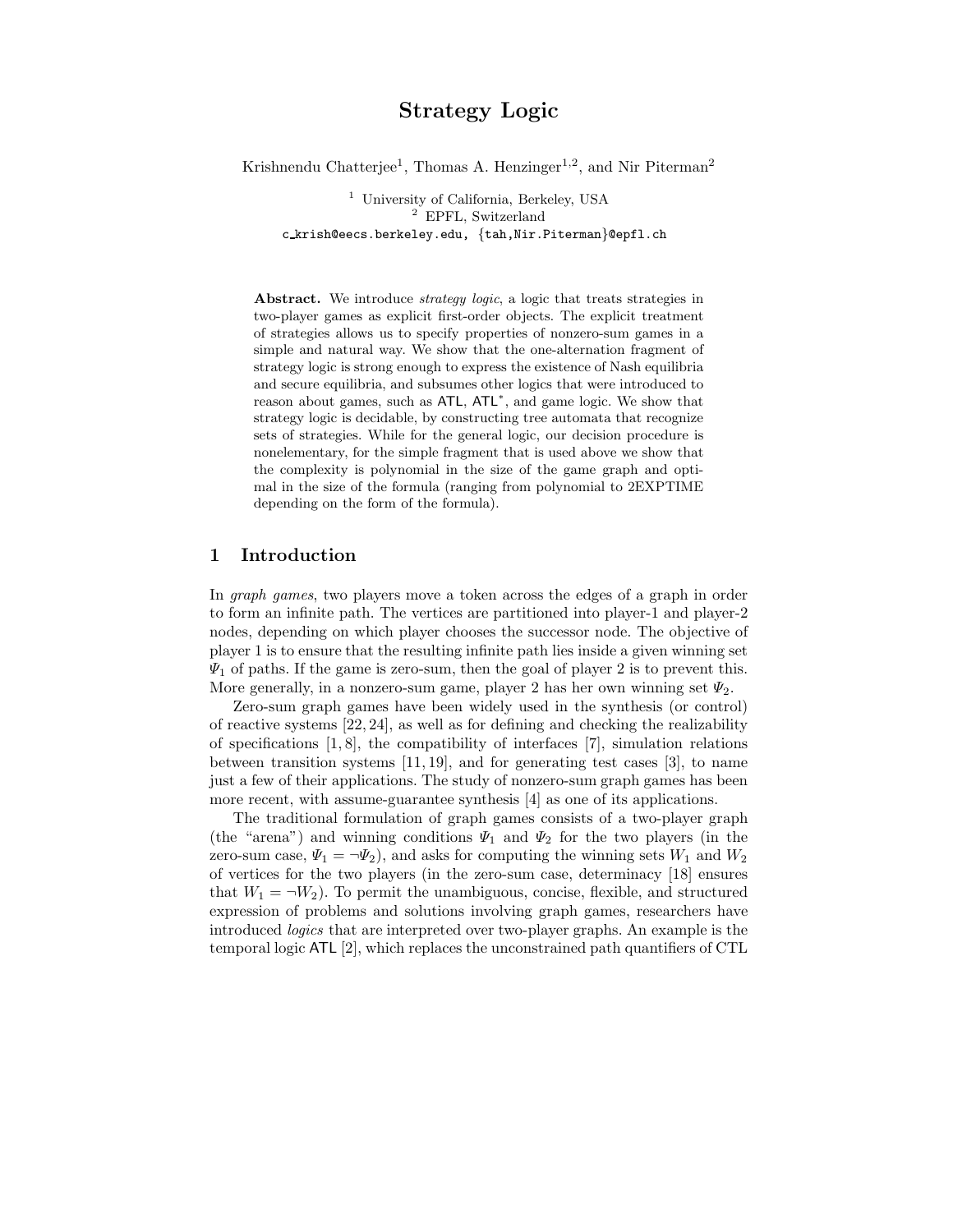with constrained path quantifiers: while the CTL formula  $\forall \Psi$  asserts that the path property  $\Psi$  is inevitable —i.e.,  $\Psi$  holds on all paths from a given statethe ATL formula  $\langle 1 \rangle \Psi$  asserts that  $\Psi$  is enforcible by player 1 —i.e., player 1 has a strategy so that  $\Psi$  holds on all paths that can result from playing that strategy. The logic ATL has proved useful for expressing proof obligations in system verification, as well as for expressing subroutines of verification algorithms.

However, because of limitations inherent in the definition of ATL, several extensions have been proposed [2], among them the temporal logic ATL<sup>\*</sup>, the alternating-time  $\mu$ -calculus, and a so-called *game logic* of [2]: these are motivated by expressing general  $\omega$ -regular winning conditions, as well as tree properties of computation trees that result from fixing the strategy of one player (module checking [17]). All of these logics treat strategies implicitly through modalities. This is convenient for zero-sum games, but awkward for nonzero-sum games. Indeed, it was not known if Nash equilibria, one of the most fundamental concepts in game theory, can be expressed in these logics.

In order to systematically understand the expressiveness of game logics, and to specify nonzero-sum games, we study in this paper a logic that treats strategies as explicit first-order objects. For example, using explicit strategy quantifiers, the ATL formula  $\langle \langle 1 \rangle \rangle \Psi$  becomes  $(\exists x \in \Sigma)(\forall y \in \Gamma) \Psi(x, y)$  —i.e., "there exists a player-1 strategy x such that for all player-2 strategies  $y$ , the unique infinite path that results from the two players following the strategies  $x$  and  $y$  satisfies the property  $\Psi$ ." Strategies are a natural primitive when talking about games and winning, and besides ATL and its extensions, Nash equilibria are naturally expressible in strategy logic.

As an example, we define winning secure equilibria [5] in strategy logic. A winning secure equilibrium is a special kind of Nash equilibrium, which is important when reasoning about the components of a system, each with its own specification. At such an equilibrium, both players can collaborate to satisfy the combined objective  $\Psi_1 \wedge \Psi_2$ . Moreover, whenever player 2 decides to abandon the collaboration and enforce  $\neg \Psi_1$ , then player 1 has the ability to retaliate and enforce  $\neg \Psi_2$ ; that is, player 1 has a winning strategy for the relativized objective  $\Psi_2 \Rightarrow \Psi_1$  (where  $\Rightarrow$  denotes implication). The symmetric condition holds for player 2; in summary:  $(\exists x \in \Sigma)(\exists y \in \Gamma)[(\Psi_1 \wedge \Psi_2)(x, y) \wedge (\forall y' \in \Gamma)(\Psi_2 \Rightarrow$  $\Psi_1(x, y') \wedge (\forall x' \in \Sigma)(\Psi_1 \Rightarrow \Psi_2)(x', y)].$  Note that the same player-1 strategy x which is involved in producing the outcome  $\Psi_1 \wedge \Psi_2$  must be able to win for  $\Psi_2 \Rightarrow \Psi_1$ ; such a condition is difficult to state without explicit quantification over strategies.

Our results are twofold. First, we study the expressive power of strategy logic. We show that the logic is rich enough to express many interesting properties of zero-sum and nonzero-sum games that we know, including  $ATL^*$ , game logic (and thus module checking), Nash equilibria, and secure equilibria. Indeed, ATL<sup>∗</sup> and the equilibria can be expressed in a simple fragment of strategy logic with no more than one quantifier alternation (note the ∃∀ alternation in the above formula for defining winning secure equilibria). We also show that the simple one-alternation fragment can be translated to ATL<sup>∗</sup> (the translation in general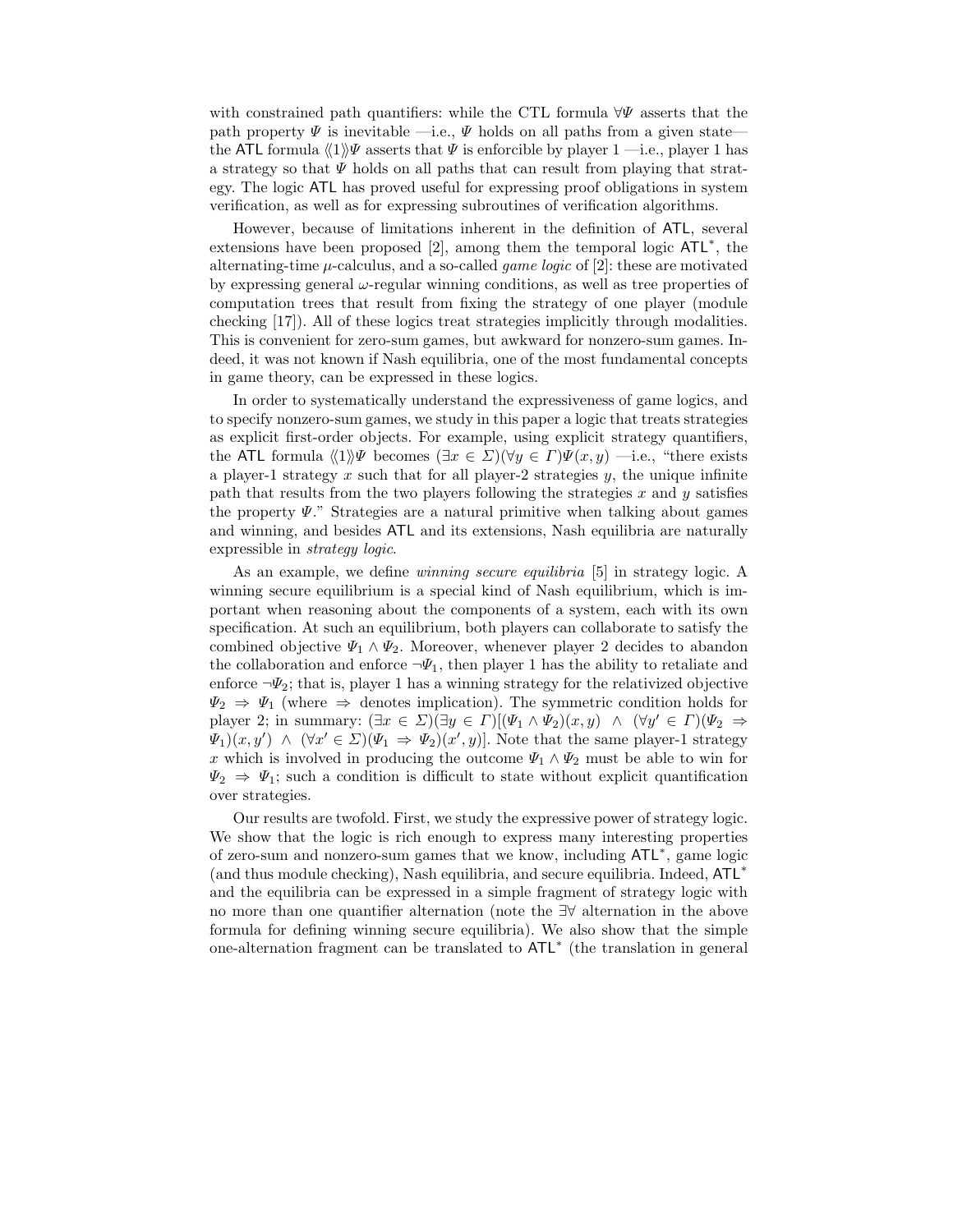is double exponential in the size of the formula) and thereby the equilibria can be expressed in ATL<sup>\*</sup>.

Second, we analyze the computational complexity of strategy logic. We show that, provided all winning conditions are specified in linear temporal logic (or by word automata), strategy logic is decidable. The proof goes through automata theory, using tree automata to specify the computation trees that result from fixing the strategy of one player. The complexity is nonelementary, with the number of exponentials depending on the quantifier alternation depth of the formula. In the case of the simple one-alternation fragment of strategy logic, which suffices to express  $ATL^*$  and equilibria, we obtain much better bounds: for example, for infinitary path formulas (path formulas that are independent of finite prefixes), there is a linear translation of a simple one-alternation fragment formula to an ATL<sup>\*</sup> formula.

In summary, strategy logic provides a decidable language for talking in a natural and uniform way about all kinds of properties on game graphs, including zero-sum, as well as nonzero-sum objectives. Of course, for more specific purposes, such as zero-sum reachability games, more restrictive and less expensive logics, such as ATL, are more appropriate; however, the consequences of such restrictions, and their relationships, is best studied within a clean, general framework such as the one provided by strategy logic. In other words, strategy logic can play for reasoning about games the same role that first-order logic with explicit quantification about time has played for temporal reasoning: the latter has been used to categorize and compare temporal logics (i.e., logics with implicit time), leading to a notion of completeness and other results in correspondence theory [10, 15].

In this work we consider perfect-information games and, consequently, only pure strategies (no probabilistic choice). An extension of this work to the setting of partial-information games is an interesting research direction (cf. [12]). Other possible extensions include reasoning about concurrent games and about perfect-information games with probabilistic transitions, as well as increasing the expressive power of the logic by allowing more ways to bound strategies (e.g., comparing strategies).

#### 2 Graph Games

A game graph  $G = ((S, E), (S_1, S_2))$  consists of a directed graph  $(S, E)$  with a finite set S of states, a set E of edges, and a partition  $(S_1, S_2)$  of the state space S. The states in  $S_1$  are called player-1 states; the states in  $S_2$ , player-2 states. For a state  $s \in S$ , we write  $E(s)$  to denote the set  $\{t \mid (s,t) \in E\}$  of successor states. We assume that every state has at least one out-going edge; i.e.,  $E(s)$  is nonempty for all  $s \in S$ .

Plays. A game is played by two players: player 1 and player 2, who form an infinite path in the game graph by moving a token along edges. They start by placing the token on an initial state and then they take moves indefinitely in the following way. If the token is on a state in  $S_1$ , then player 1 moves the token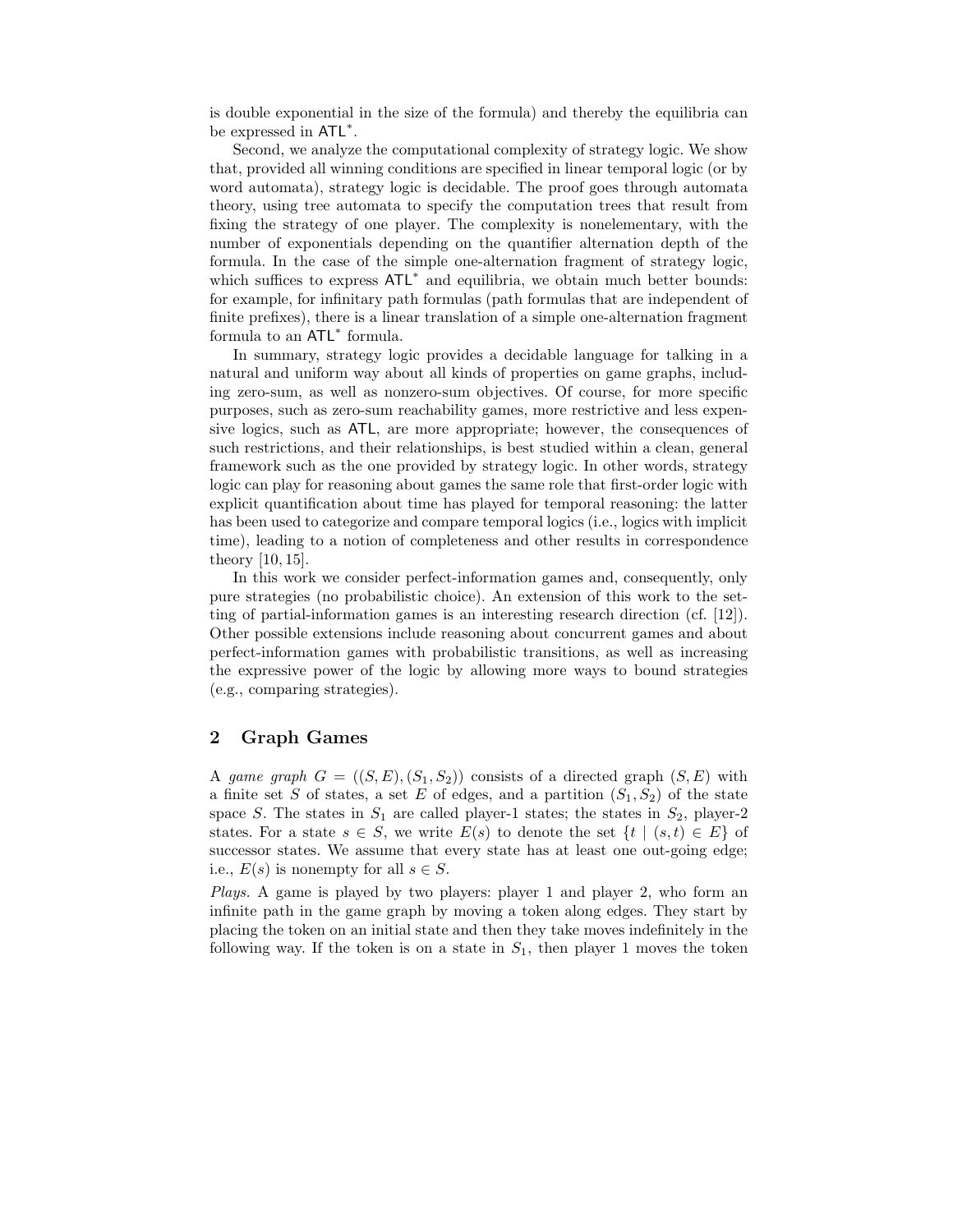along one of the edges going out of the state. If the token is on a state in  $S_2$ , then player 2 does likewise. The result is an infinite path  $\pi = \langle s_0, s_1, s_2, \ldots \rangle$  in the game graph; we refer to such infinite paths as plays. Hence given a game graph G, a play is an infinite sequence  $\langle s_0, s_1, s_2, \ldots \rangle$  of states such that for all  $k \geq 0$ , we have  $(s_k, s_{k+1}) \in E$ . We write  $\Pi$  for the set of all plays.

Strategies. A strategy for a player is a recipe that specifies how to extend plays. Formally, a *strategy*  $\sigma$  for player 1 is a function  $\sigma: S^* \cdot S_1 \to S$  that given a finite sequence of states, which represents the history of the play so far, and which ends in a player-1 state, chooses the next state. A strategy must choose only available successors, i.e., for all  $w \in S^*$  and all  $s \in S_1$ , we have  $\sigma(w \cdot s) \in E(s)$ . The strategies for player 2 are defined symmetrically. We denote by  $\Sigma$  and  $\Gamma$ the sets of all strategies for player 1 and player 2, respectively. Given a starting state  $s \in S$ , a strategy  $\sigma$  for player 1, and a strategy  $\tau$  for player 2, there is a unique play, denoted as  $\pi(s, \sigma, \tau) = \langle s_0, s_1, s_2, \ldots \rangle$ , which is defined as follows:  $s = s_0$ , and for all  $k \geq 0$ , we have (a) if  $s_k \in S_1$ , then  $\sigma(s_0, s_1, \ldots, s_k) = s_{k+1}$ , and (b) if  $s_k \in S_2$ , then  $\tau(s_0, s_1, \ldots, s_k) = s_{k+1}$ .

## 3 Strategy Logic

Strategy logic is interpreted over labeled game graphs. Let  $P$  be a finite set of atomic propositions. A *labeled game graph*  $\mathcal{G} = (G, P, L)$  consists of a game graph G together with a labeling function  $L: S \to 2^P$  that maps every state s to the set  $L(s)$  of atomic propositions that are true at s. We assume that there is a special atomic proposition  $\mathbf{tt} \in P$  such that  $\mathbf{tt} \in L(s)$  for all  $s \in S$ .

Syntax. The formulas of strategy logic consist of the following kinds of subformulas. Path formulas  $\Psi$  are LTL formulas, which are interpreted over infinite paths of states. Atomic strategy formulas are path formulas  $\Psi(x, y)$  with two arguments —a variable x that denotes a player-1 strategy, and a variable  $y$ that denotes a player-2 strategy. From atomic strategy formulas, we define a first-order logic of quantified strategy formulas. The formulas of strategy logic are the closed strategy formulas (i.e., strategy formulas without free strategy variables); they are interpreted over states. We denote path and strategy formulas by  $\Psi$  and  $\Phi$ , respectively. We use the variables  $x, x_1, x_2, \ldots$  to range over strategies for player 1, and denote the set of such variables by  $X$ ; similarly, the variables  $y, y_1, y_2, \ldots \in Y$  range over strategies for player 2. Formally, the path and strategy formulas are defined by the following grammar:

$$
\Psi ::= p | \Phi | \Psi \wedge \Psi | \neg \Psi | \bigcirc \Psi | \Psi \mathcal{U} \Psi
$$
, where  $p \in P$  and  $\Phi$  is closed;  
\n
$$
\Phi ::= \Psi(x, y) | \Phi \wedge \Phi | \Phi \vee \Phi | Qx. \Phi | Qy. \Phi
$$
, where  $Q \in {\exists, \forall}$ ,  $x \in X, y \in Y$ .

Observe that the closed strategy formulas can be reused as atomic propositions. We formally define the free variables of strategy formulas as follows:

 $Free(\Psi(x,y)) = \{x,y\};$  $Free(\Phi_1 \wedge \Phi_2)$  = Free $(\Phi_1)$  ∪ Free $(\Phi_2)$ ;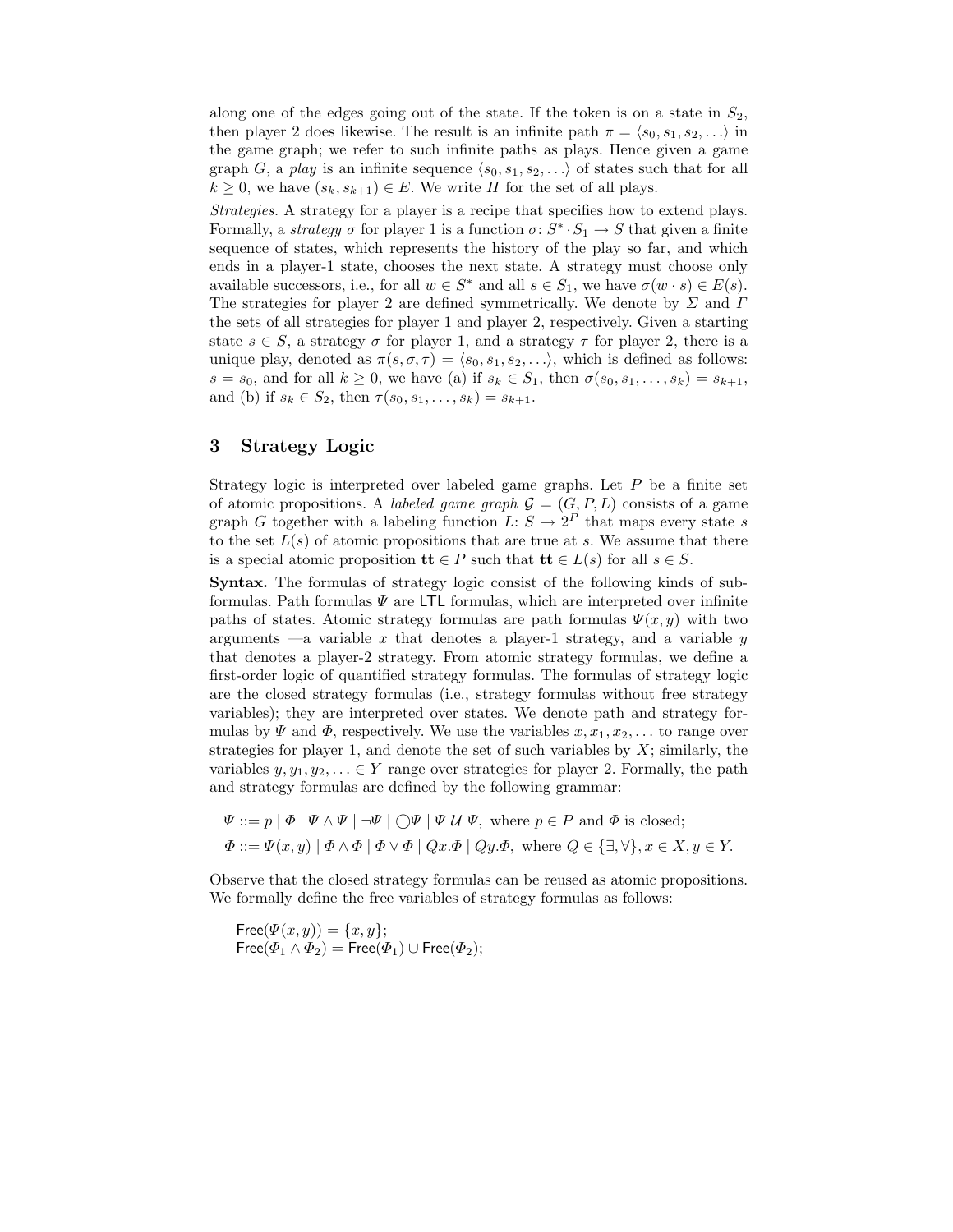$Free(\Phi_1 \vee \Phi_2) = Free(\Phi_1) \cup Free(\Phi_2);$ Free $(Qx.\Phi') = \mathsf{Free}(\Phi') \setminus \{x\}$ , for  $Q \in \{\exists, \forall\};$ Free $(Qy.\Phi') = \text{Free}(\Phi') \setminus \{y\}$ , for  $Q \in \{\exists, \forall\}.$ 

A strategy formula  $\Phi$  is *closed* if Free( $\Phi$ ) =  $\emptyset$ . We define additional boolean connectives such as  $\Rightarrow$ , and additional temporal operators such as  $\Box$  and  $\diamondsuit$ , as usual.

**Semantics.** For a set  $Z \subseteq X \cup Y$  of variables, a *strategy assignment*  $A_Z$  assigns to every variable  $x \in Z \cap X$ , a player-1 strategy  $A_Z(x) \in \Sigma$ , and to every variable  $y \in Z \cap Y$ , a player-2 strategy  $A_Z(y) \in \Gamma$ . Given a strategy assignment  $A_Z$  and player-1 strategy  $\sigma \in \Sigma$ , we denote by  $A_Z[x \leftarrow \sigma]$  the extension of the assignment  $A_Z$  to the set  $Z \cup \{x\}$ , defined as follows: for  $w \in Z \cup \{x\}$ , we have  $A_Z[x \leftarrow \sigma](w) = A_Z(w)$  if  $w \neq x$ , and  $A_Z[x \leftarrow \sigma](x) = \sigma$ . The definition of  $A_Z[y \leftarrow \tau]$  for player-2 strategies  $\tau \in \Gamma$  is analogous.

The semantics of path formulas  $\Psi$  is the usual semantics of LTL. We now describe the satisfaction of a strategy formula  $\Phi$  at a state  $s \in S$  with respect to a strategy assignment  $A_Z$ , where Free( $\Phi$ )  $\subseteq Z$ :

$$
(s, A_Z) \models \Psi(x, y) \text{ iff } \pi(s, A_Z(x), A_Z(y)) \models \Psi;
$$
  
\n
$$
(s, A_Z) \models \Phi_1 \land \Phi_2 \text{ iff } (s, A_Z) \models \Phi_1 \text{ and } (s, A_Z) \models \Phi_2;
$$
  
\n
$$
(s, A_Z) \models \Phi_1 \lor \Phi_2 \text{ iff } (s, A_Z) \models \Phi_1 \text{ or } (s, A_Z) \models \Phi_2;
$$
  
\n
$$
(s, A_Z) \models \exists x. \Phi' \text{ iff } \exists \sigma \in \Sigma. \ (s, A_Z[x \leftarrow \sigma]) \models \Phi';
$$
  
\n
$$
(s, A_Z) \models \forall x. \Phi' \text{ iff } \forall \sigma \in \Sigma. \ (s, A_Z[x \leftarrow \sigma]) \models \Phi';
$$
  
\n
$$
(s, A_Z) \models \exists y. \Phi' \text{ iff } \exists \tau \in \Gamma. \ (s, A_Z[y \leftarrow \tau]) \models \Phi';
$$
  
\n
$$
(s, A_Z) \models \forall y. \Phi' \text{ iff } \forall \tau \in \Gamma. \ (s, A_Z[y \leftarrow \tau]) \models \Phi'.
$$

The semantics of a closed strategy formula  $\Phi$  is the set  $[\Phi] = \{s \in S \mid (s, A_{\emptyset}) \models$  $\Phi$  of states.

Unnested path formulas. Of special interest is the fragment of strategy logic where path formulas do not allow any nesting of temporal operators. This fragment has a CTL-like flavor, and as we show later, results in a decision procedure with a lower computational complexity. Formally, the *unnested* path formulas are restricted as follows:

 $\Psi ::= p | \Phi | \Psi \wedge \Psi | \neg \Psi | \bigcirc \Phi | \Phi \mathcal{U} \Phi$ , where  $p \in P$  and  $\Phi$  is closed.

The resulting closed strategy formulas are called the unnested-path-formula fragment of strategy logic.

Examples. We now present some examples of formulas of strategy logic. We first show how to express formulas of the logics ATL and ATL<sup>\*</sup> [2] in strategy logic. The alternating-time temporal logic ATL<sup>∗</sup> consists of path formulas quantified by the alternating path operators  $\langle\langle 1 \rangle\rangle$  and  $\langle\langle 2 \rangle\rangle$ , the existential path operator  $\langle 1, 2 \rangle$  (or ∃), and the universal path operator  $\langle \langle \emptyset \rangle \rangle$  (or  $\forall$ ). The logic ATL is the subclass of ATL<sup>∗</sup> where only unnested path formulas are considered. Some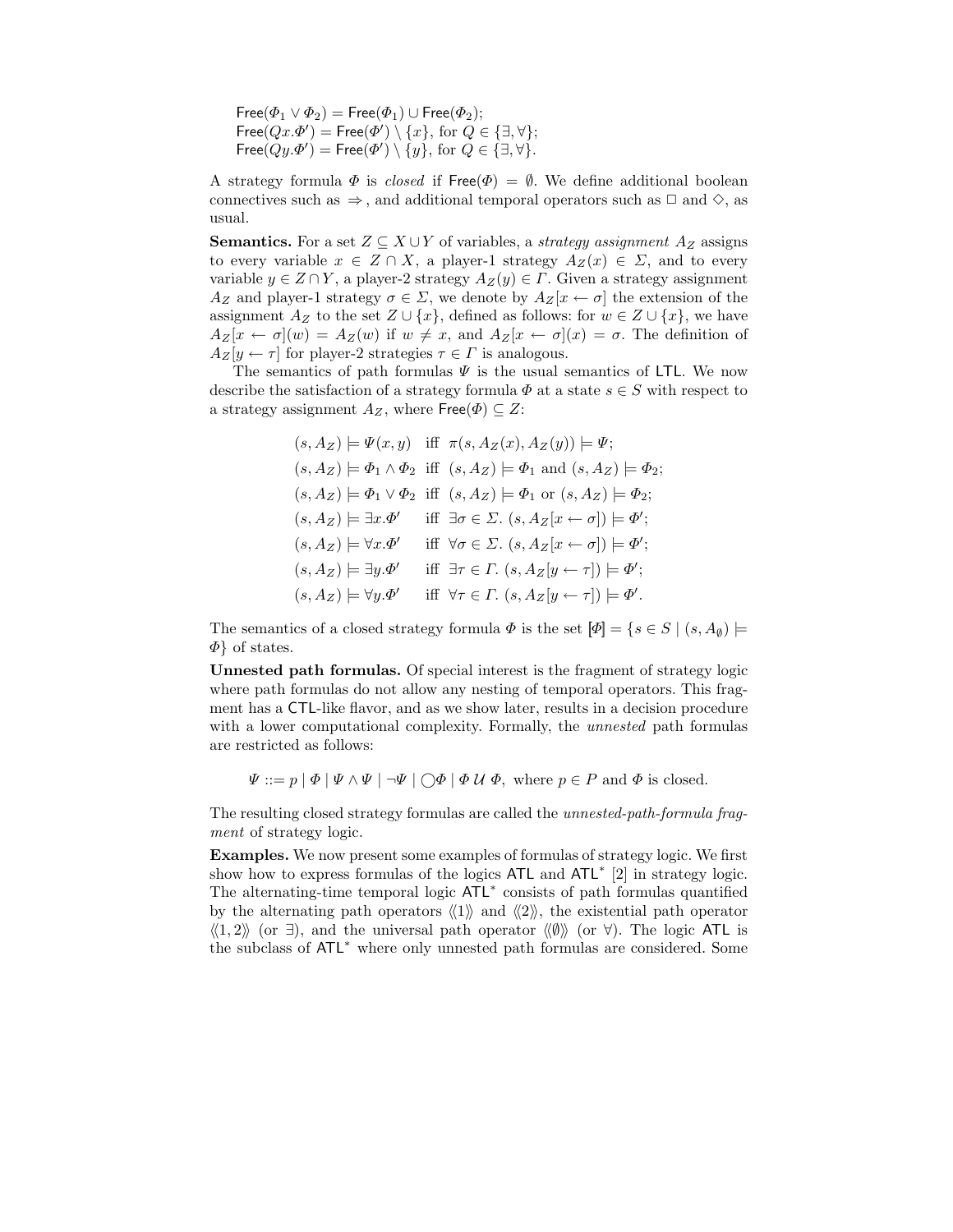examples of ATL and ATL<sup>\*</sup> formulas and the equivalent strategy formulas are as follows: for a proposition  $p \in P$ ,

$$
\langle\!\langle 1 \rangle\!\rangle(\Diamond p) = \{ s \in S \mid \exists \sigma. \forall \tau. \ \pi(s, \sigma, \tau) \models \Diamond p \} = [\exists x. \ \forall y. \ (\Diamond p)(x, y)];
$$

$$
\langle\!\langle 2 \rangle\!\rangle(\Box \Diamond p) = \{ s \in S \mid \exists \tau. \ \forall \sigma. \ \pi(s, \sigma, \tau) \models \Box \Diamond p \} = [\exists y. \ \forall x. \ (\Box \Diamond p)(x, y)];
$$

$$
\langle\!\langle 1, 2 \rangle\!\rangle(\Box p) = \{ s \in S \mid \exists \sigma. \ \exists \tau. \ \pi(s, \sigma, \tau) \models \Box p \} = [\exists x. \ \exists y. \ (\Box p)(x, y)];
$$

$$
\langle\!\langle \emptyset \rangle\!\rangle(\Diamond \Box p) = \{ s \in S \mid \forall \sigma. \ \forall \tau. \ \pi(s, \sigma, \tau) \models \Box p \} = [\forall x. \ \forall y. \ (\Diamond \Box p)(x, y)].
$$

Consider the strategy formula  $\Phi = \exists x \in (\exists y_1, (\Box p)(x, y_1) \land \exists y_2, (\Box q)(x, y_2)).$ This formula is different from the two formulas  $\langle 1, 2 \rangle (\square p) \wedge \langle 1, 2 \rangle (\square q)$  (which is too weak) and  $\langle 1, 2 \rangle (\square(p \wedge q))$  (which is too strong). It follows from the results of [2] that the formula  $\bar{\Phi}$  cannot be expressed in ATL<sup>\*</sup>.

One of the features of strategy logic is that we can restrict the kinds of strategies that interest us. For example, the following strategy formula describes the states from which player 1 can ensure the goal  $\Phi_1$  while playing against any strategy that ensures  $\Phi_2$  for player 2:

$$
\exists x_1. \forall y_1. ((\forall x_2.\Phi_2(x_2, y_1)) \Rightarrow \Phi_1(x_1, y_1))
$$

The mental exercise of "I know that you know that I know that you know  $\ldots$  " can be played in strategy logic up to any constant level. The analogue of the above formula, where the level of knowledge is nested up to level  $k$ , can be expressed in strategy logic. For example, the formula above ("knowledge nesting 1") is different from the following formula with "knowledge nesting 2":

$$
\exists x_1. \ \forall y_1. \ ((\forall x_2.(\forall y_2.\Phi_1(x_2,y_2)) \Rightarrow \Phi_2(x_2,y_1)) \Rightarrow \Phi_1(x_1,y_1))
$$

We do not know whether the corresponding fixpoint of 'full knowledge nesting' can be expressed in strategy logic.

As another example, we consider the notion of dominating and dominated strategies [21]. Given a path formula  $\Psi$  and a state  $s \in S$ , a strategy  $x_1$  for player 1 *dominates* another player-1 strategy  $x_2$  if for all player-2 strategies y, whenever  $\pi(s, x_2, y) \models \Psi$ , then  $\pi(s, x_1, y) \models \Psi$ . The strategy  $x_1$  is dominating if it dominates every player-1 strategy  $x_2$ . The following strategy formula expresses that  $x_1$  is a dominating strategy:

$$
\forall x_2. \forall y. (\Psi(x_2, y) \Rightarrow \Psi(x_1, y))
$$

Given a path formula  $\Psi$  and a state  $s \in S$ , a strategy  $x_1$  for player 1 is *dominated* if there is a player-1 strategy  $x_2$  such that (a) for all player-2 strategies  $y_1$ , if  $\pi(s, x_1, y_1) \models \Psi$ , then  $\pi(s, x_2, y_1) \models \Psi$ , and (b) for some player-2 strategy  $y_2$ , we have both  $\pi(s, x_2, y_2) \models \Psi$  and  $\pi(s, x_1, y_2) \not\models \Psi$ . The following strategy formula expresses that  $x_1$  is a dominated strategy:

$$
\exists x_2. ((\forall y_1. \Psi(x_1, y_1) \Rightarrow \Psi(x_2, y_1)) \land (\exists y_2. \Psi(x_2, y_2) \land \neg \Psi(x_1, y_2)))
$$

The formulas for dominating and dominated strategies express properties about strategies and are not closed formulas.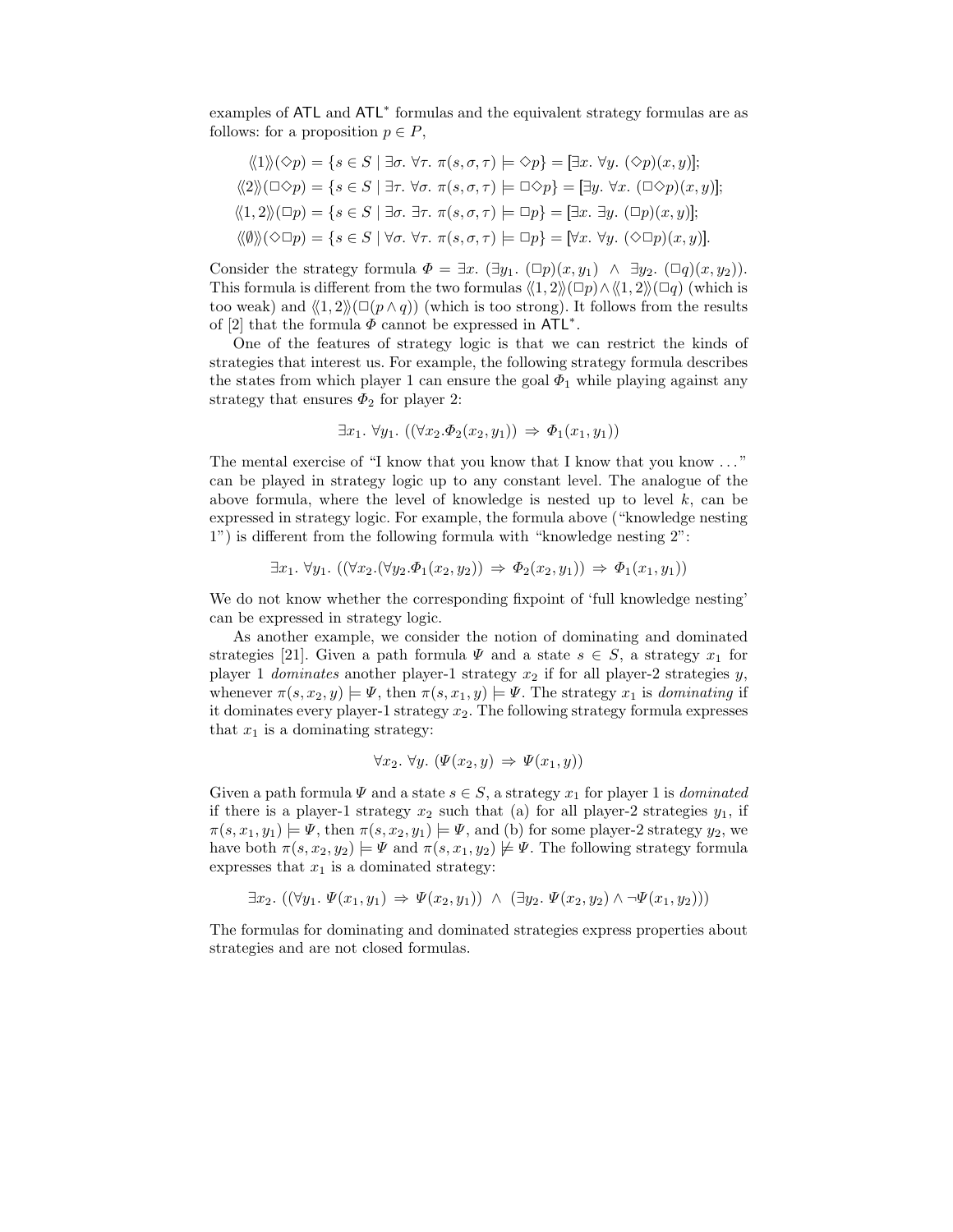#### 4 Simple One-Alternation Fragment of Strategy Logic

In this section we define a subset of strategy logic. Intuitively, the alternation depth of a formula is the number of changes between ∃ and ∀ quantifiers (a formal definition is given in Section 6). The subset we consider here is a subset of the formulas that allow only one alternation of strategy quantifiers. We refer to this subset as the simple one-alternation fragment. We show later how several important concepts in nonzero-sum games can be captured in this fragment.

Syntax. We are interested in strategy formulas that depend on three path formulas:  $\Psi_1, \Psi_2$ , and  $\Psi_3$ . The strategy formulas in the simple one-alternation fragment assert that there exist player-1 and player-2 strategies that ensure  $\Psi_1$  and  $\Psi_2$ , respectively, and at the same time cooperate to satisfy  $\Psi_3$ . Formally, the *simple* one-alternation strategy formulas are restricted as follows:

 $\Phi ::= \Phi \wedge \Phi \mid \neg \Phi \mid \exists x_1. \exists y_1. \forall x_2. \forall y_2. (\Psi_1(x_1, y_2) \wedge \Psi_2(x_2, y_1) \wedge \Psi_3(x_1, y_1)),$ 

where  $x_1, x_2 \in X$ , and  $y_1, y_2 \in Y$ . The resulting closed strategy formulas are called the simple one-alternation fragment of strategy logic. Obviously, the formulas have a single quantifier alternation. We use the abbreviation  $(\exists \Psi_1, \exists \Psi_2, \Psi_3)$  for simple one-alternation strategy formulas of the form  $\exists x_1.\exists y_1.\forall x_2.\forall y_2.$   $(\Psi_1(x_1,y_2) \land \Psi_2(x_2,y_1) \land \Psi_3(x_1,y_1)).$ 

**Notation.** For a path formula  $\Psi$  and a state s we define the set  $W$ in<sub>1</sub> $(s, \Psi)$  =  ${\sigma \in \Sigma \mid \forall \tau \in \Gamma \ \pi(s,\sigma, \tau) \models \Psi}$  to denote the set of player-1 strategies that enforce  $\Psi$  against all player-2 strategies. We refer to the strategies in Win<sub>1</sub>(s,  $\Psi$ ) as the winning player-1 strategies for  $\Psi$  from s. Analogously, we define  $\textsf{Win}_2(s, \Psi)$  =  ${\tau \in \Gamma \mid \forall \sigma \in \Sigma \cdot \pi(s, \sigma, \tau) \models \Psi}$  as the set of winning player-2 strategies for  $\Psi$  from s. Using the notation Win<sub>1</sub> and Win<sub>2</sub>, the semantics of simple onealternation strategy formulas can be written as follows: if  $\Phi = (\exists \Psi_1, \exists \Psi_2, \Psi_3)$ , then  $[\Phi] = \{s \in S \mid \exists \sigma \in \text{Win}_1(s, \Psi_1) \ldots \exists \tau \in \text{Win}_2(s, \Psi_2) \ldots \pi(s, \sigma, \tau) \models \Psi_3\}.$ 

#### 5 Expressive Power of Strategy Logic

In this section we show that ATL<sup>∗</sup> and several concepts in nonzero-sum games can be expressed in the simple one-alternation fragment of strategy logic. We also show that game logic, which was introduced in [2] to express the module-checking problem [17], can be expressed in the one-alternation fragment of strategy logic (but not in the simple one-alternation fragment).

Expressing ATL<sup>\*</sup> and ATL. For every path formula  $\Psi$ , we have

$$
\langle\!\langle 1 \rangle\!\rangle(\Psi) = \{ s \in S \mid \exists \sigma. \ \forall \tau. \ \pi(s, \sigma, \tau) \models \Psi \} = [\exists x. \ \forall y. \ \Psi(x, y)] = [(\exists \Psi, \exists \mathbf{tt}, \mathbf{tt})];
$$
  

$$
\langle\!\langle 1, 2 \rangle\!\rangle(\Psi) = \{ s \in S \mid \exists \sigma. \ \exists \tau. \ \pi(s, \sigma, \tau) \models \Psi \} = [\exists x. \ \exists y. \ \Psi(x, y)] = [(\exists \mathbf{tt}, \exists \mathbf{tt}, \Psi)].
$$

The formulas  $\langle 2 \rangle \langle \Psi \rangle$  and  $\langle \langle \emptyset \rangle \rangle \langle \Psi \rangle$  can be expressed similarly. Hence the logic ATL<sup>∗</sup> can be defined in the simple one-alternation fragment of strategy logic,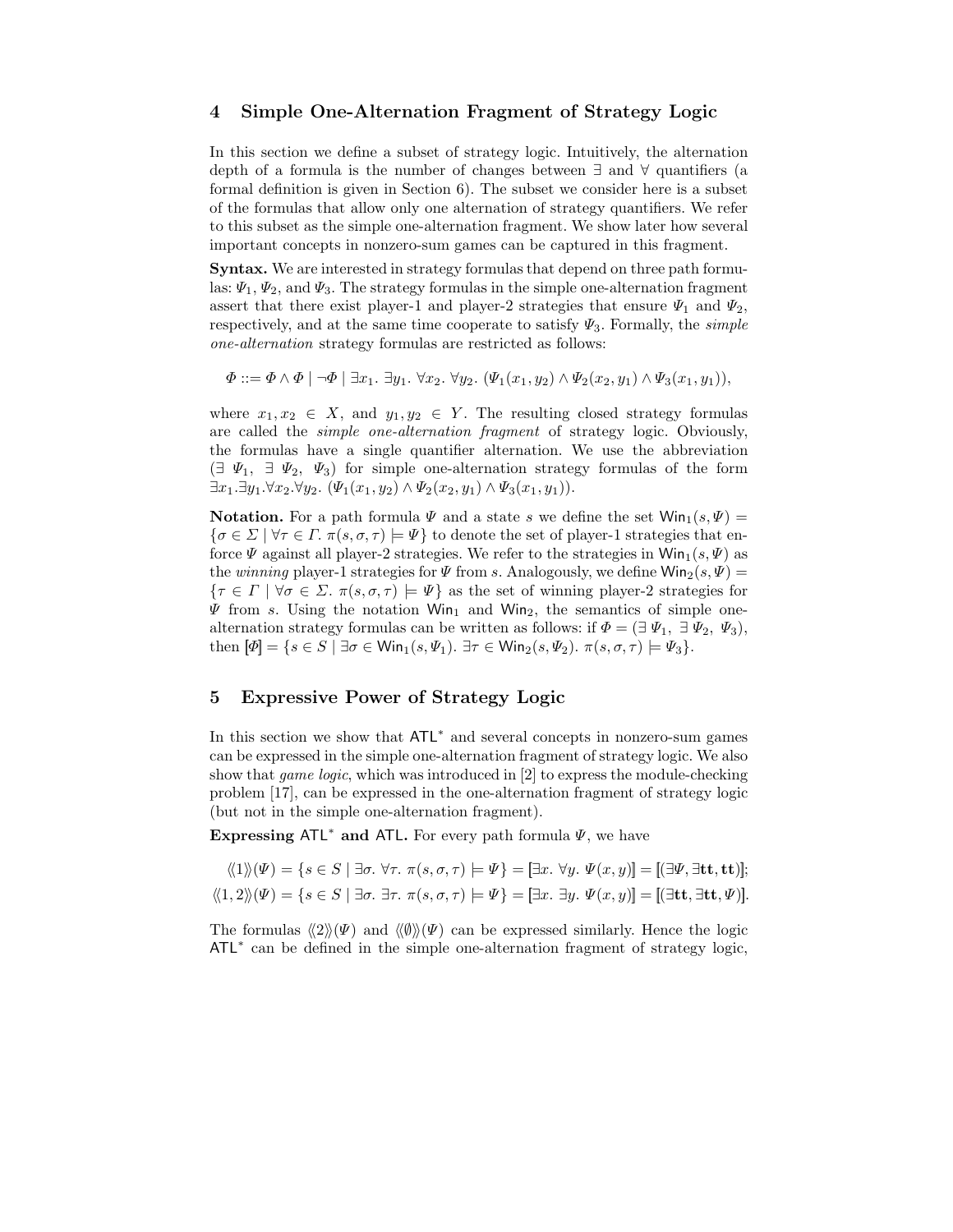and ATL can be defined in the simple one-alternation fragment with unnested path formulas.

Expressing Nash equilibria. In nonzero-sum games the input is a labeled game graph and two path formulas, which express the objectives of the two players. We define Nash equilibria [13] and show that their existence can be expressed in the simple one-alternation fragment of strategy logic.

Payoff profiles. Given a labeled game graph  $(G, P, L)$ , two path formulas  $\Psi_1$ and  $\Psi_2$ , strategies  $\sigma$  and  $\tau$  for the two players, and a state  $s \in S$ , the payoff for player  $\ell$ , where  $\ell \in \{1, 2\}$ , is defined as follows:

$$
p_{\ell}(s, \sigma, \tau, \Psi_{\ell}) = \begin{cases} 1 & \text{if } \pi(s, \sigma, \tau) \models \Psi_{\ell}; \\ 0 & \text{otherwise.} \end{cases}
$$

The payoff profile  $(p_1, p_2)$  consists of the payoffs  $p_1 = p_1(s, \sigma, \tau, \Psi_1)$  and  $p_2 =$  $p_2(s, \sigma, \tau, \Psi_2)$  for player 1 and player 2.

Nash equilibria. A strategy profile  $(\sigma, \tau)$  consists of strategies  $\sigma \in \Sigma$  and  $\tau \in \Gamma$ for the two players. Given a labeled game graph  $(G, P, L)$  and two path formulas  $\Psi_1$  and  $\Psi_2$ , the strategy profile  $(\sigma^*, \tau^*)$  is a *Nash equilibrium* at a state  $s \in S$  if the following two conditions hold:

(1) 
$$
\forall \sigma \in \Sigma
$$
.  $p_1(s, \sigma, \tau^*, \Psi_1) \leq p_1(s, \sigma^*, \tau^*, \Psi_1);$   
(2)  $\forall \tau \in \Gamma$ .  $p_2(s, \sigma^*, \tau, \Psi_2) \leq p_2(s, \sigma^*, \tau^*, \Psi_2).$ 

The state sets of the corresponding payoff profiles are defined as follows: for  $i, j \in \{0, 1\}$ , we have

$$
NE(i, j) = \{s \in S \mid \text{there exists a Nash equilibrium } (\sigma^*, \tau^*) \text{ at } s \text{ such that } p_1(s, \sigma^*, \tau^*, \Psi_1) = i \text{ and } p_2(s, \sigma^*, \tau^*, \Psi_2) = j\}.
$$

Existence of Nash equilibria. We now define the state sets of the payoff profiles for Nash equilibria by simple one-alternation strategy formulas. The formulas are as follows:

$$
NE(1,1) = [(\exists \mathbf{t}, \exists \mathbf{t}, \Psi_1 \wedge \Psi_2)];
$$
  
\n
$$
NE(0,0) = [(\exists \neg \Psi_2, \exists \neg \Psi_1, \mathbf{t}];]
$$
  
\n
$$
NE(1,0) = \{s \in S \mid \exists \sigma. (\exists \tau. \pi(s, \sigma, \tau) \models \Psi_1 \wedge \forall \tau'. \pi(s, \sigma, \tau') \models \neg \Psi_2)\}
$$
  
\n
$$
= [(\exists \neg \Psi_2, \exists \mathbf{t}, \Psi_1)];
$$
  
\n
$$
NE(0,1) = [(\exists \mathbf{t}, \exists \neg \Psi_1, \Psi_2)].
$$

Expressing secure equilibria. A notion of conditional competitiveness in nonzero-sum games was formalized by introducing secure equilibria [5]. We show that the existence of secure equilibria can be expressed in the simple onealternation fragment of strategy logic.

Lexicographic ordering of payoff profiles. We define two lexicographic orderings  $\preceq_1$  and  $\preceq_2$  on payoff profiles. For two payoff profiles  $(p_1, p_2)$  and  $(p'_1, p'_2)$ , we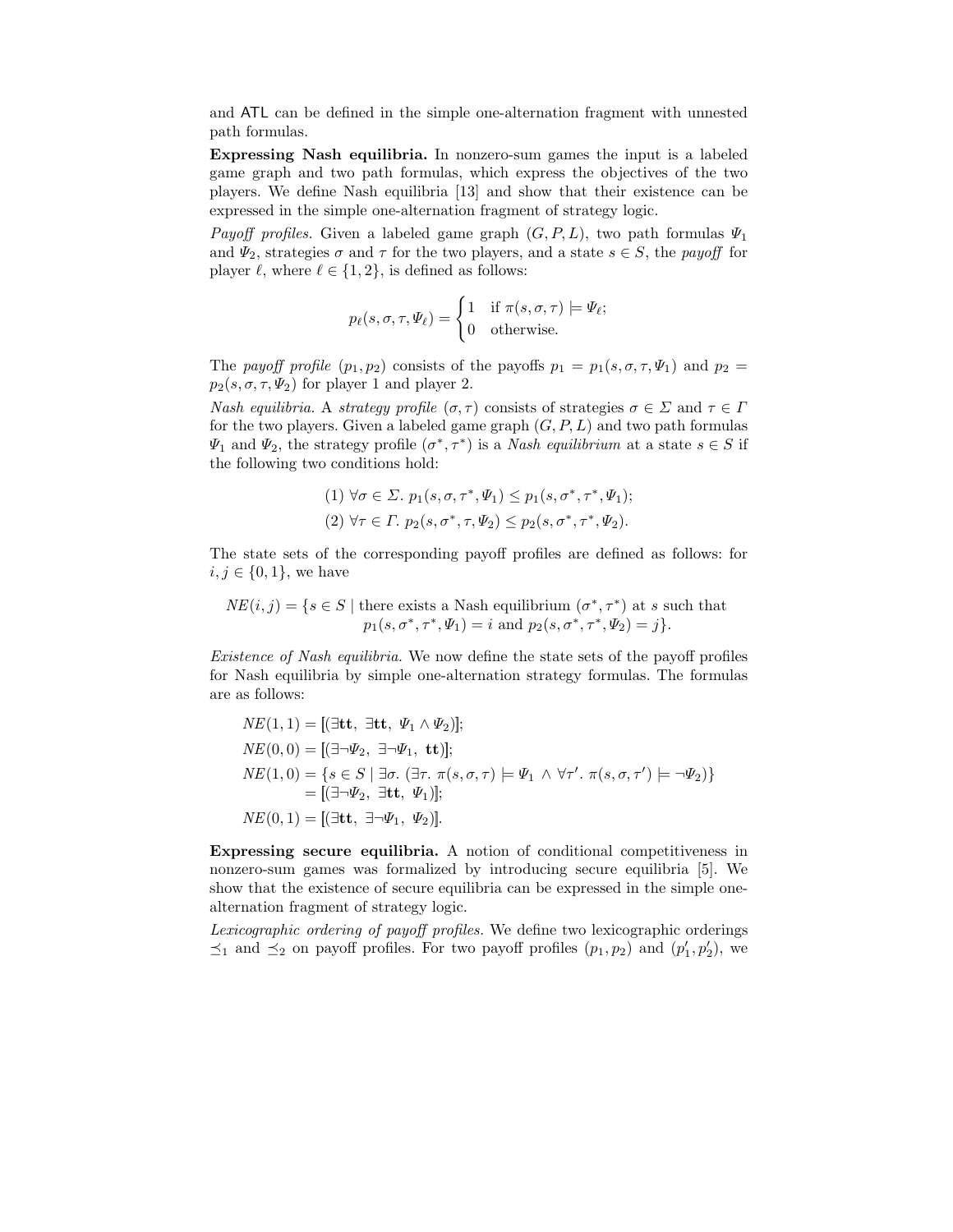have

$$
(p_1, p_2) \preceq_1 (p'_1, p'_2)
$$
 iff  $(p_1 \le p'_1) \vee (p_1 = p'_1 \wedge p_2 \ge p'_2);$   
\n $(p_1, p_2) \preceq_2 (p'_1, p'_2)$  iff  $(p_2 \le p'_2) \vee (p_2 = p'_2 \wedge p_1 \ge p'_1).$ 

Secure equilibria. A secure equilibrium is a Nash equilibrium with respect to the lexicographic preference orderings  $\preceq_1$  and  $\preceq_2$  on payoff profiles for the two players. Formally, given a labeled game graph  $(G, P, L)$  and two path formulas  $\Psi_1$  and  $\Psi_2$ , a strategy profile  $(\sigma^*, \tau^*)$  is a *secure equilibrium* at a state  $s \in S$  if the following two conditions hold:

$$
(1) \forall \sigma \in \Sigma. \ (p_1(s, \sigma, \tau^*, \Psi_1), p_2(s, \sigma, \tau^*, \Psi_2)) \preceq_1 (p_1(s, \sigma^*, \tau^*, \Psi_1), p_2(s, \sigma^*, \tau^*, \Psi_2));
$$
  

$$
(2) \forall \tau \in \Gamma. \ (p_1(s, \sigma^*, \tau, \Psi_1), p_2(s, \sigma^*, \tau, \Psi_2)) \preceq_2 (p_1(s, \sigma^*, \tau^*, \Psi_1), p_2(s, \sigma^*, \tau^*, \Psi_2)).
$$

The state sets of the corresponding payoff profiles are defined as follows: for  $i, j \in \{0, 1\}$ , we have

$$
SE(i, j) = \{ s \in S \mid \text{there exists a secure equilibrium } (\sigma^*, \tau^*) \text{ at } s \text{ such that } p_1(s, \sigma^*, \tau^*, \Psi_1) = i \text{ and } p_2(s, \sigma^*, \tau^*, \Psi_2) = j \}.
$$

It follows from the definitions that the sets  $SE(i, j)$ , for  $i, j \in \{0, 1\}$ , can be expressed in the one-alternation fragment (in the ∃∀ fragment). The state sets of maximal payoff profiles for secure equilibria are defined as follows: for  $i, j \in$  $\{0, 1\}$ , we have

$$
MS(i,j) = \{ s \in SE(i,j) \mid \text{if } s \in SE(i',j'), \text{ then } (i',j') \preceq_1 (i,j) \land (i',j') \preceq_2 (i,j) \}.
$$

The following alternative characterizations of these sets are established in [5]:

$$
MS(1,0) = \{s \in S \mid \text{Win}_1(s, \Psi_1 \land \neg \Psi_2) \neq \emptyset\};
$$
  
\n
$$
MS(0,1) = \{s \in S \mid \text{Win}_2(s, \Psi_2 \land \neg \Psi_1) \neq \emptyset\};
$$
  
\n
$$
MS(1,1) = \{s \in S \mid \exists \sigma \in \text{Win}_1(s, \Psi_2 \Rightarrow \Psi_1). \exists \tau \in \text{Win}_2(s, \Psi_1 \Rightarrow \Psi_2). \newline \pi(s, \sigma, \tau) \models \Psi_1 \land \Psi_2\};
$$
  
\n
$$
MS(0,0) = S \setminus (MS(1,0) \cup MS(0,1) \cup MS(1,1)).
$$

Existence of secure equilibria. From the alternative characterizations of the state sets of the maximal payoff profiles for secure equilibria, it follows that these sets can be defined by simple one-alternation strategy formulas. The formulas are as follows:

$$
MS(1,0) = [(\exists (\Psi_1 \land \neg \Psi_2), \exists \mathbf{tt}, \mathbf{tt})];
$$
  
\n
$$
MS(0,1) = [(\exists \mathbf{tt}, \exists (\Psi_2 \land \neg \Psi_1), \mathbf{tt})];
$$
  
\n
$$
MS(1,1) = [(\exists (\Psi_2 \Rightarrow \Psi_1), \exists (\Psi_1 \Rightarrow \Psi_2), \Psi_1 \land \Psi_2)].
$$

The set  $MS(0, 0)$  can be obtained by complementing the disjunction of the three formulas for  $MS(1, 0)$ ,  $MS(0, 1)$ , and  $MS(1, 1)$ .

Game logic and module checking. The syntax of game logic [2] is as follows. State formulas have the form  $\exists \{1\}$ .  $\theta$  or  $\exists \{2\}$ .  $\theta$ , where  $\theta$  is a tree formula.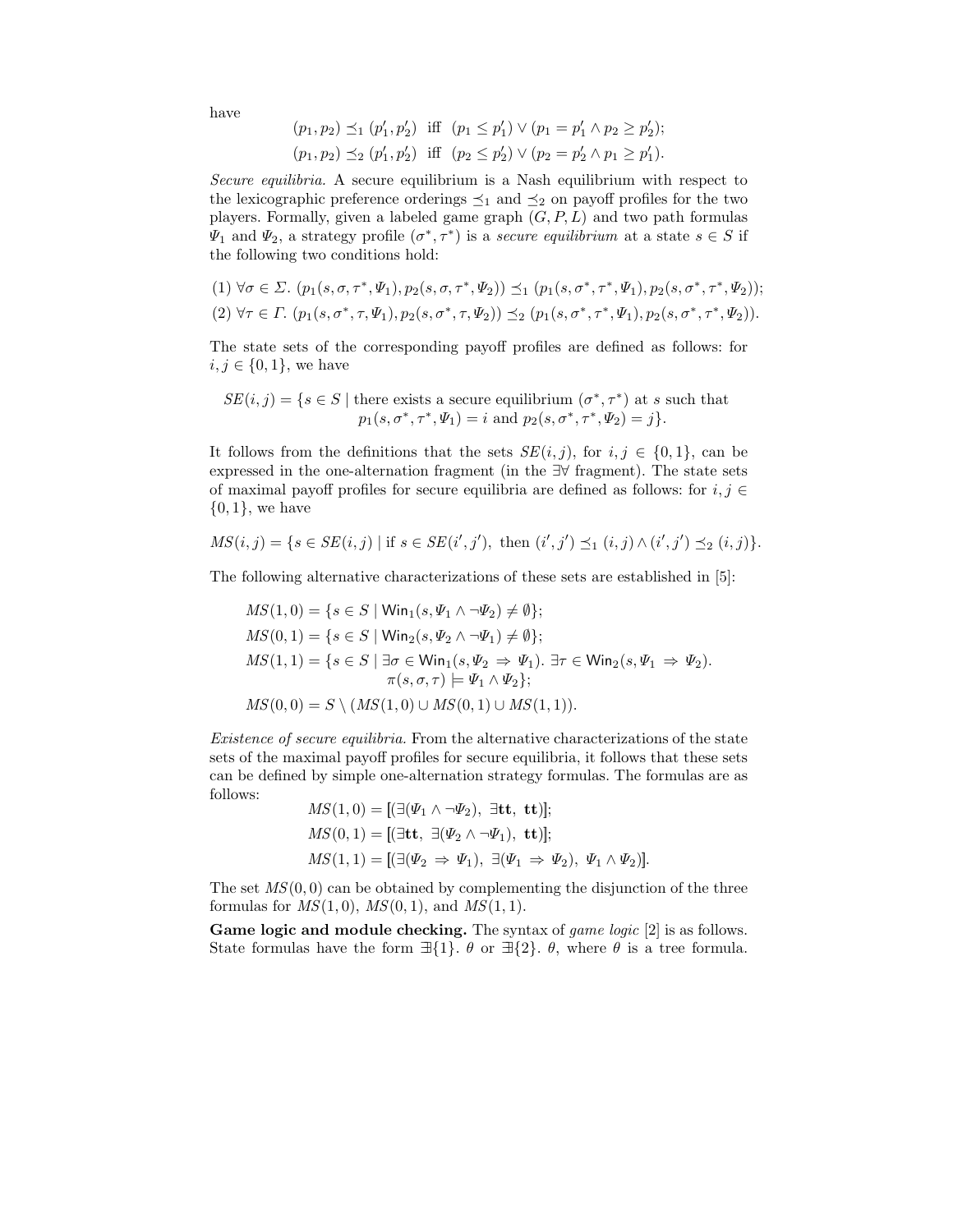Tree formulas are (a) state formulas, (b) boolean combinations of tree formulas, and (c) either  $\exists \Psi$  or  $\forall \Psi$ , where  $\Psi$  is a path formula. Informally, the formula  $\exists \{1\}$ .  $\theta$  is true at a state if there is a strategy  $\sigma$  for player 1 such that the tree formula  $\theta$  is satisfied in the tree that is generated by fixing the strategy  $\sigma$  for player 1 (see [2] for details). Game logic can be defined in the one-alternation fragment of strategy logic (but not in the simple one-alternation fragment). The following example illustrates how to translate a state formula of game logic into a one-alternation strategy formula:

 $[\exists \{1\}.(\exists \Psi_1 \wedge \forall \Psi_2 \vee \forall \Psi_3)] = [\exists x. (\exists y_1. \Psi_1(x, y_1) \wedge \forall y_2. \Psi_2(x, y_2) \vee \forall y_3. \Psi_3(x, y_3)]$ 

Consequently, the module-checking problem [17] can be expressed by onealternation strategy formulas.

The following theorem compares the expressive power of strategy logic and its fragments with  $ATL^*$ , game logic, the alternating-time  $\mu$ -calculus [2, 16], and monadic second-order logic [23, 26] (see [6] for proofs).

- Theorem 1. 1. The expressiveness of the simple one-alternation fragment of strategy logic coincides with ATL<sup>\*</sup>, and the one-alternation fragment of strategy logic is more expressive than ATL<sup>\*</sup>.
- 2. The one-alternation fragment of strategy logic is more expressive than game logic, and game logic is more expressive than the simple one-alternation fragment of strategy logic.
- 3. The alternating-time µ-calculus is not as expressive as the alternation-free fragment of strategy logic, and strategy logic is not as expressive as the alternating-time µ-calculus.
- 4. Monadic second order logic is more expressive than strategy logic.

## 6 Model Checking Strategy Logic

In this section we solve the model-checking problem for strategy logic. We encode strategies by using strategy trees. We reason about strategy trees using tree automata, making our solution similar to Rabin's usage of tree automata for solving the satisfiability problem of monadic second-order logic [23]. We give the necessary definitions and proceed with the algorithm.

Strategy trees and tree automata. Given a finite set  $\Upsilon$  of directions, an T-tree is a set  $T \subseteq \Upsilon^*$  such that if  $x \cdot v \in T$ , where  $v \in \Upsilon$  and  $x \in \Upsilon^*$ , then also  $x \in T$ . The elements of T are called nodes, and the empty word  $\varepsilon$  is the root of T. For every  $v \in \Upsilon$  and  $x \in T$ , the node x is the parent of  $x \cdot v$ . Each node  $x \neq \varepsilon$  of T has a direction in  $\Upsilon$ . The direction of the root is the symbol  $\bot$  (we assume that  $\perp \notin \Upsilon$ . The direction of a node  $x \cdot v$  is v. We denote by  $dir(x)$  the direction of node x. An  $\varUpsilon$ -tree T is a *full infinite tree* if  $T = \Upsilon^*$ . A path  $\pi$  of a tree T is a set  $\pi \subseteq T$  such that  $\varepsilon \in \pi$ , and for every  $x \in \pi$  there exists a unique  $v \in \Upsilon$  such that  $x \cdot v \in \pi$ .

Given two finite sets  $\Upsilon$  and  $\Lambda$ , a  $\Lambda$ -labeled  $\Upsilon$ -tree is a pair  $\langle T, \rho \rangle$ , where  $T$  is an  $\Upsilon$ -tree, and  $\rho: T \to \Lambda$  maps each node of T to a letter in  $\Lambda$ . When  $\Upsilon$  and  $\Lambda$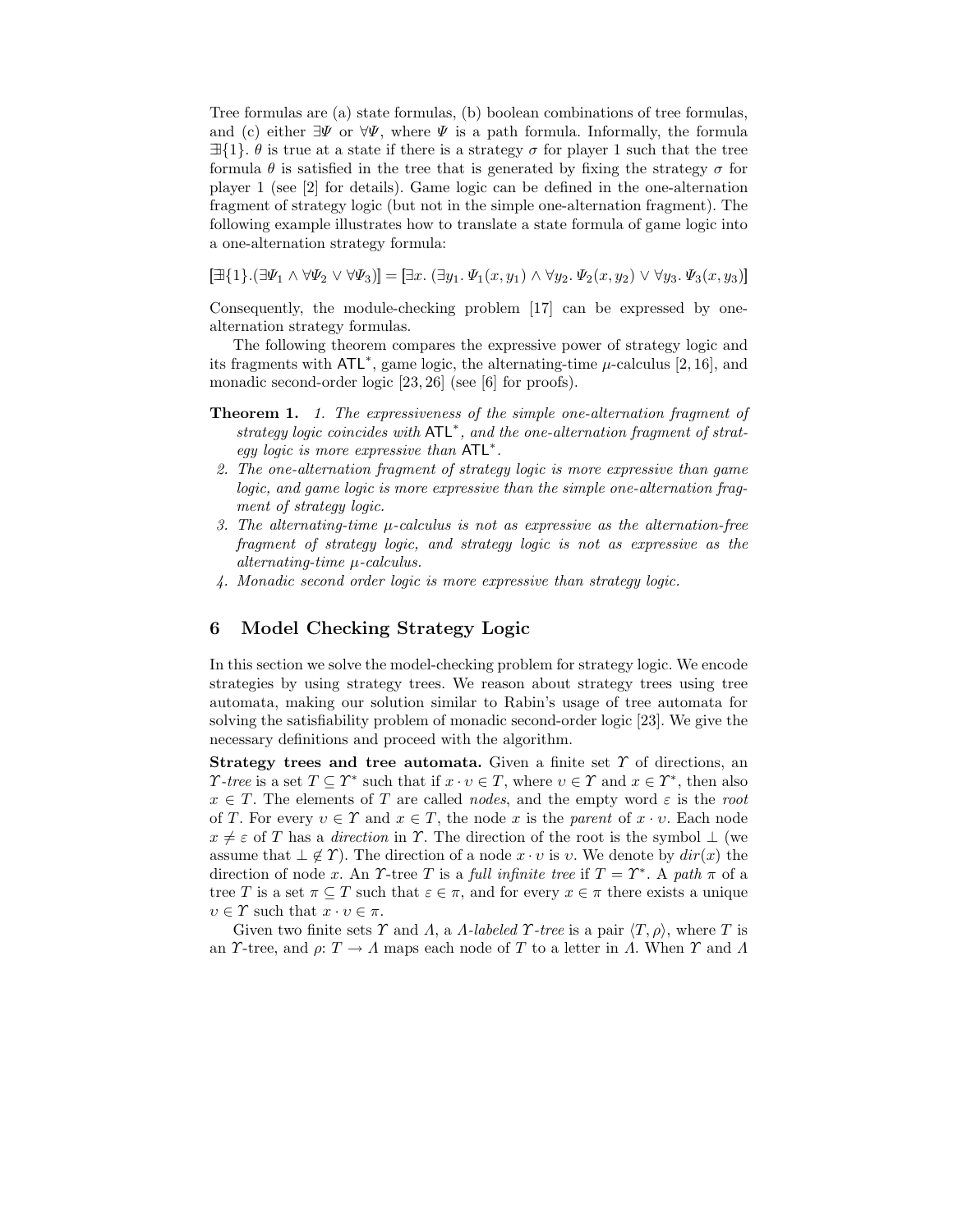are not important or clear from the context, we call  $\langle T, \rho \rangle$  a labeled tree. We say that an  $((\Upsilon \cup \{\bot\}) \times \Lambda)$ -labeled  $\Upsilon$ -tree  $\langle T, \rho \rangle$  is  $\Upsilon$ -exhaustive if for every node  $z \in T$ , we have  $\rho(z) \in \{dir(z)\} \times \Lambda$ .

Consider a game graph  $G = ((S, E), (S_1, S_2))$ . For  $\alpha \in \{1, 2\}$ , a strategy  $\sigma$ :  $S^* \cdot S_\alpha \to S$  can be encoded by an S-labeled S-tree  $\langle S^*, \rho \rangle$  by setting  $\sigma(v) = \rho(v)$ for every  $v \in S^* \cdot S_\alpha$ . Notice that  $\sigma$  may be encoded by many different trees. Indeed, for a node  $v = s_0 \cdots s_n$  such that either  $s_n \in S_{3-\alpha}$  or there exists some i such that  $(s_i, s_{i+1}) \notin E$ , the label  $\rho(v)$  may be set arbitrarily. We may encode k different strategies by considering an  $S^k$ -labeled S-tree. Given a letter  $\lambda \in S^k$ , we denote by  $\lambda_i$  the projection of  $\lambda$  on its *i*-th coordinate. In this case, the *i*-th strategy is  $\sigma_i(v) = \rho(v)_i$  for every  $v \in S^* \cdot S_\alpha$ . Notice that the different encoded strategies may belong to different players. We refer to such trees as strategy trees, and from now on, we may refer to a strategy as a tree  $\langle S^*, \sigma \rangle$ . In what follows we encode strategies by strategy trees. We construct tree automata that accept the strategy assignments that satisfy a given formula of strategy logic.

We use tree automata to reason about strategy trees. As we only use wellknown results about such automata, we do not give a full formal definition, and refer the reader to [25]. Here, we use alternating parity tree automata (APTs). The language of an automaton is the set of labeled trees that it accepts. The size of an automaton is measured by the number of states, and the index, which is a measure of the complexity of the acceptance (parity) condition. The important qualities of automata that are needed for this paper are summarized in Theorem 2 below.

- **Theorem 2.** 1. Given an LTL formula  $\Psi$ , we can construct an APT  $A_{\Psi}$  with  $2^{O(|\Psi|)}$  states and index 3 such that  $\mathcal{A}_{\Psi}$  accepts all labeled trees all of whose paths satisfy  $\Psi$  [27].
- 2. Given two APTs  $A_1$  and  $A_2$  with  $n_1$  and  $n_2$  states and indices  $k_1$  and  $k_2$ , respectively, we can construct APTs for the conjunction and disjunction of  $A_1$ and  $A_2$  with  $n_1 + n_2$  states and index  $\max(k_1, k_2)$ . We can also construct an APT for the complementary language of  $A_1$  with  $n_1$  states and index  $k_1$  [20].
- 3. Given an APT A with n states and index k over the alphabet  $\Lambda \times \Lambda'$ , we can construct an APT  $A'$  that accepts a labeled tree over the alphabet  $\Lambda$  if some extension (or all extensions) of the labeling with labels from  $\Lambda'$  is accepted by A. The number of states of  $\mathcal{A}'$  is exponential in  $n \cdot k$ , and its index is linear in  $n \cdot k$  [20].
- 4. Given an APT A with n states and index k, we can check whether the lanquage of A is empty or universal in time exponential in  $n \cdot k$  [9,20].

Model-checking algorithm. The complexity of the model-checking algorithm for strategy formulas depends on the number of quantifier alternations of a formula. We now formally define the alternation depth of a closed strategy formula. The *alternation depth of a variable* of a closed strategy formula is the number of quantifier switches ( $\exists \forall$  or  $\forall \exists$ ) that bind the variable. The *alternation depth of a* closed strategy formula is the maximal alternation depth of a variable occurring in the formula.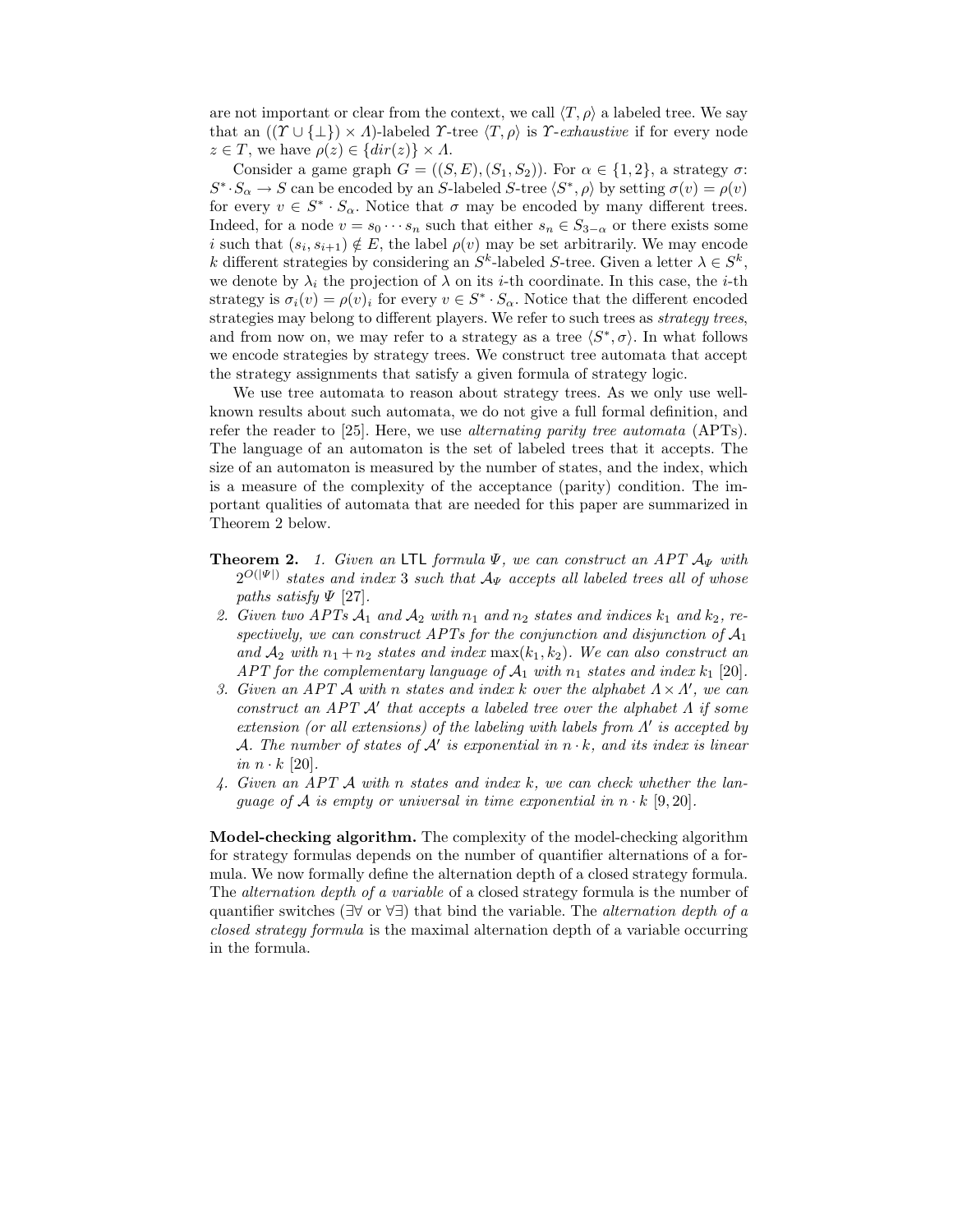Given a strategy formula  $\Phi$ , we construct by induction on the structure of the formula a nondeterministic parity tree (NPT) automaton that accepts the set of strategy assignments that satisfy the formula. Without loss of generality, we assume that the variables in  $X \cup Y$  are not reused; that is, in a closed strategy formula, there is a one-to-one and onto relation between the variables and the quantifiers.

**Theorem 3.** Given a labeled game graph G and a closed strategy formula  $\Phi$  of alternation depth d, we can compute the set  $[\Phi]$  of states in time proportional to d-EXPTIME in the size of G, and  $(d+1)$ -EXPTIME in the size of  $\Phi$ . If  $\Phi$  contains only unnested path formulas, then the complexity in the size of the formula reduces to d-EXPTIME.

*Proof.* The case where closed strategy formula  $\Phi$  is used as a state formula in a larger formula  $\Phi'$ , is solved by first computing the set of states satisfying  $\Phi$ , adding this information to the labeled game graph  $G$ , and then computing the set of states satisfying  $\Phi'$ . In addition, if d is the alternation-depth of  $\Phi$  then  $\Phi$  is a boolean combination of closed strategy formulas of alternation depth at most d. Thus, it suffices to handle a closed strategy formula, and reduce the boolean reasoning to intersection, union, and complementation of the respective sets.

Consider a strategy formula  $\Phi$ . Let  $Z = \{x_1, \ldots, x_n, y_1, \ldots, y_m\}$  be the set of variables used in  $\Phi$ . Consider the alphabet  $S^{n+m}$  and an  $S^{n+m}$ -labeled S-tree σ. For a variable  $v ∈ X ∪ Y$ , we denote by  $σ<sub>v</sub>$  the strategy that stands in the location of variable v and for a set  $Z' \subseteq Z$  we denote by  $\sigma_{Z'}$  the set of strategies for the variables in  $Z'$ . We now describe how to construct an APT that accepts the set of strategy assignments that satisfy  $\Phi$ . We build the APT by induction on the structure of the formula. For a subformula  $\Phi'$  we consider the following cases.

- Case 1.  $\Phi' = \Psi(x, y)$  —by Theorem 2 we can construct an APT A that accepts trees all of whose paths satisfy  $\Psi$ . According to Theorem 2, A has  $2^{O(|\Psi|)}$ states.
- Case 2.  $\Phi' = \Phi_1 \wedge \Phi_2$  —given APTs  $\mathcal{A}_1$  and  $\mathcal{A}_2$  that accept the set of strategy assignments that satisfy  $\Phi_1$  and  $\Phi_2$ , respectively; we construct an APT A for the conjunction of  $\mathcal{A}_1$  and  $\mathcal{A}_2$ . According to Theorem 2,  $|\mathcal{A}| = |\mathcal{A}_1| + |\mathcal{A}_2|$ and the index of  $A$  is the maximum of the indices of  $A_1$  and  $A_2$ .
- Case 3.  $\Phi' = \exists x \cdot \Phi_1$  —given an APT  $\mathcal{A}_1$  that accepts the set of strategy assignments that satisfy  $\Phi_1$  we do the following. According to Theorem 2, we can construct an APT  $A'$  that accepts a tree iff there exists a way to extend the labeling of the tree with a labeling for the strategy for  $x$  such that the extended tree is accepted by  $\mathcal{A}_1$ . The number of states of  $\mathcal{A}'$  is exponential in  $n \cdot k$  and its index is linear in  $n \cdot k$ . The cases where  $\Phi' = \exists y \cdot \Phi_1, \Phi' = \forall x \cdot \Phi_1$ , and  $\Phi' = \forall y \cdot \Phi_1$  are handled similarly.

We note that for a closed strategy formula  $\Phi$ , the resulting automaton reads  $S^{\emptyset}$ labeled S-trees. Thus, the input alphabet of the automaton has a single input letter and it only reads the structure of the S-tree.

The above construction starts with an automaton that is exponential in the size of a given LTL formula and incurs an additional exponent for every quantifier.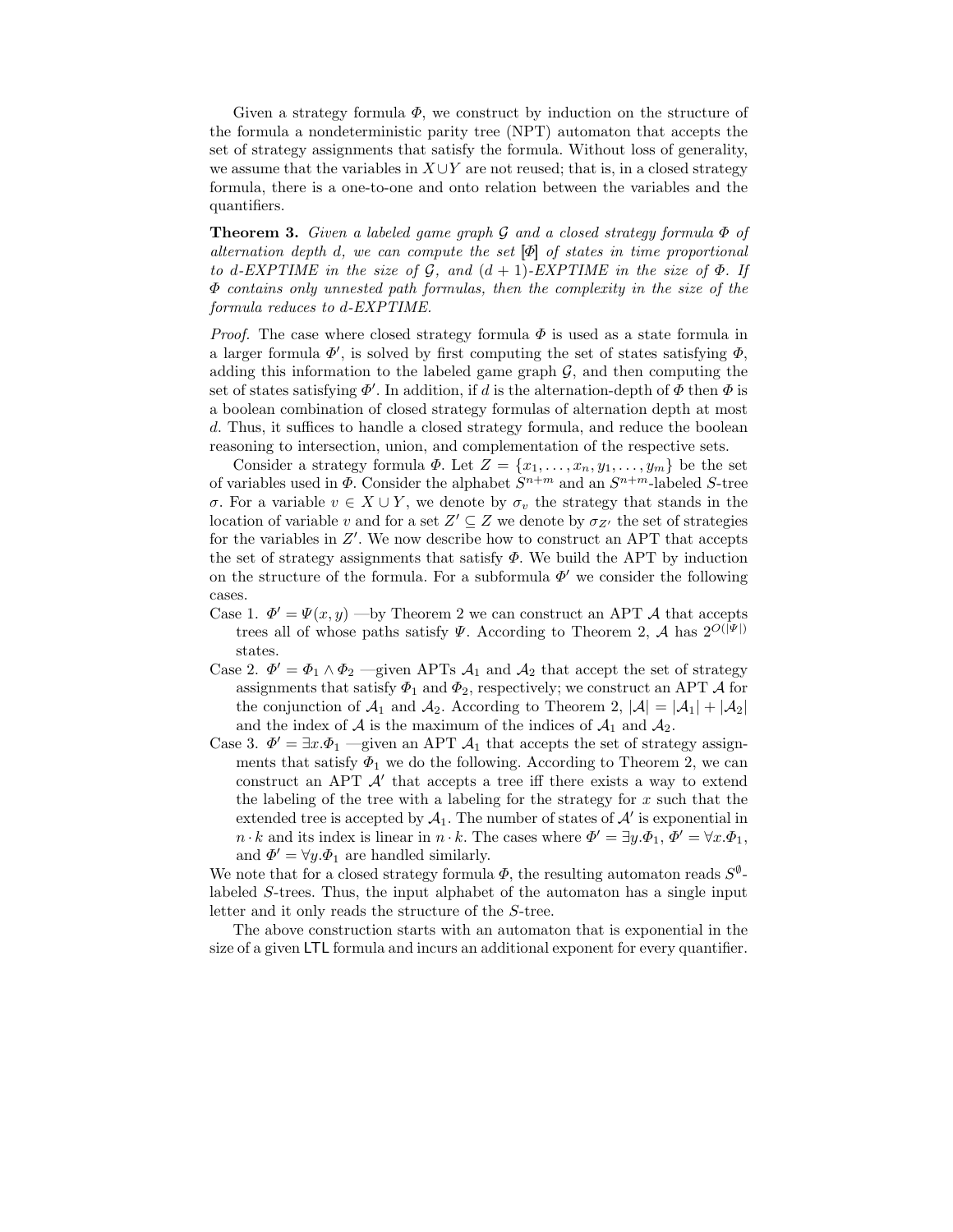In order to pay an exponent 'only' for every quantifier alternation, we have to use nondeterministic and universal automata, and maintain them in this form as long as possible. Nondeterministic automata are good for existential quantification, which comes to them for free, and universal automata are good for universal quantification. By careful analysis of the quantifier alternation hierarchy, we can choose to create automata of the right kind (nondeterministic or universal), and maintain them in this form under disjunctions and conjunctions. Then, the complexity is  $d+1$  exponents in the size of the formula and d exponents in the size of the game.

Consider the case where only unnested path formulas are used. Then, given a path formula  $\Psi(x, y)$ , we construct an APT A that accepts trees all of whose paths satisfy  $\Psi$ . As  $\Psi(x, y)$  does not use nesting of temporal operators, we can construct  $A$  with a linear number of states in the size of  $\Psi$ .<sup>1</sup> It follows that the total complexity is  $d$  exponents in the size of the formula and  $d$  exponents in the size of the game. Thus in the case of unnested path formulas one exponent can be removed. The exact details are omitted due to lack of space.

One-alternation fragment. Since ATL<sup>∗</sup> can be expressed in the simple onealternation fragment of strategy logic, it follows that model checking simple onealternation strategy formulas is 2EXPTIME-hard [2]. Also, since module checking can be expressed in the one-alternation fragment, it follows that model checking one-alternation strategy formulas with unnested path formulas is EXPTIMEhard [17]. These lower bounds together with Theorem 3 yield the following results.

**Theorem 4.** Given a labeled game graph  $\mathcal G$  and a closed one-alternation strategy formula  $\Phi$ , the computation of  $[\Phi]$  is EXPTIME-complete in the size of  $\mathcal{G}$ , and  $2EXPTIME-complete in the size of  $\Phi$ . If  $\Phi$  contains only un nested path formulas,$ then the complexity in the size of the formula is EXPTIME-complete.

Model checking the simple one-alternation fragment. We now present a model-checking algorithm for the simple one-alternation fragment of strategy logic, with better complexity than the general algorithm. We first present a few notations.

*Notation.* For a labeled game graph G and a set  $U \subseteq S$  of states, we denote by  $\mathcal{G} \restriction U$  the restriction of the labeled game graph to the set U, and we use the notation only when for all states  $u \in U$ , we have  $E(u) \cap U \neq \emptyset$ ; i.e., all states in U have a successor in U. A path formula  $\Psi$  is *infinitary* if the set of paths that satisfy  $\Psi$  is independent of all finite prefixes. The classical Büchi, coBüchi, parity, Rabin, Streett, and Müller conditions are all infinitary conditions. Every LTL objective on a labeled game graph can be reduced to an infinitary condition, such as a parity or Müller condition, on a modified game graph.

<sup>&</sup>lt;sup>1</sup> For a single temporal operator the number of states is constant, and boolean combinations between two automata may lead to an automaton whose size is the product of the sizes of the two automata. The number of multiplications is at most logarithmic in the size of the formula, resulting in a linear total number of states.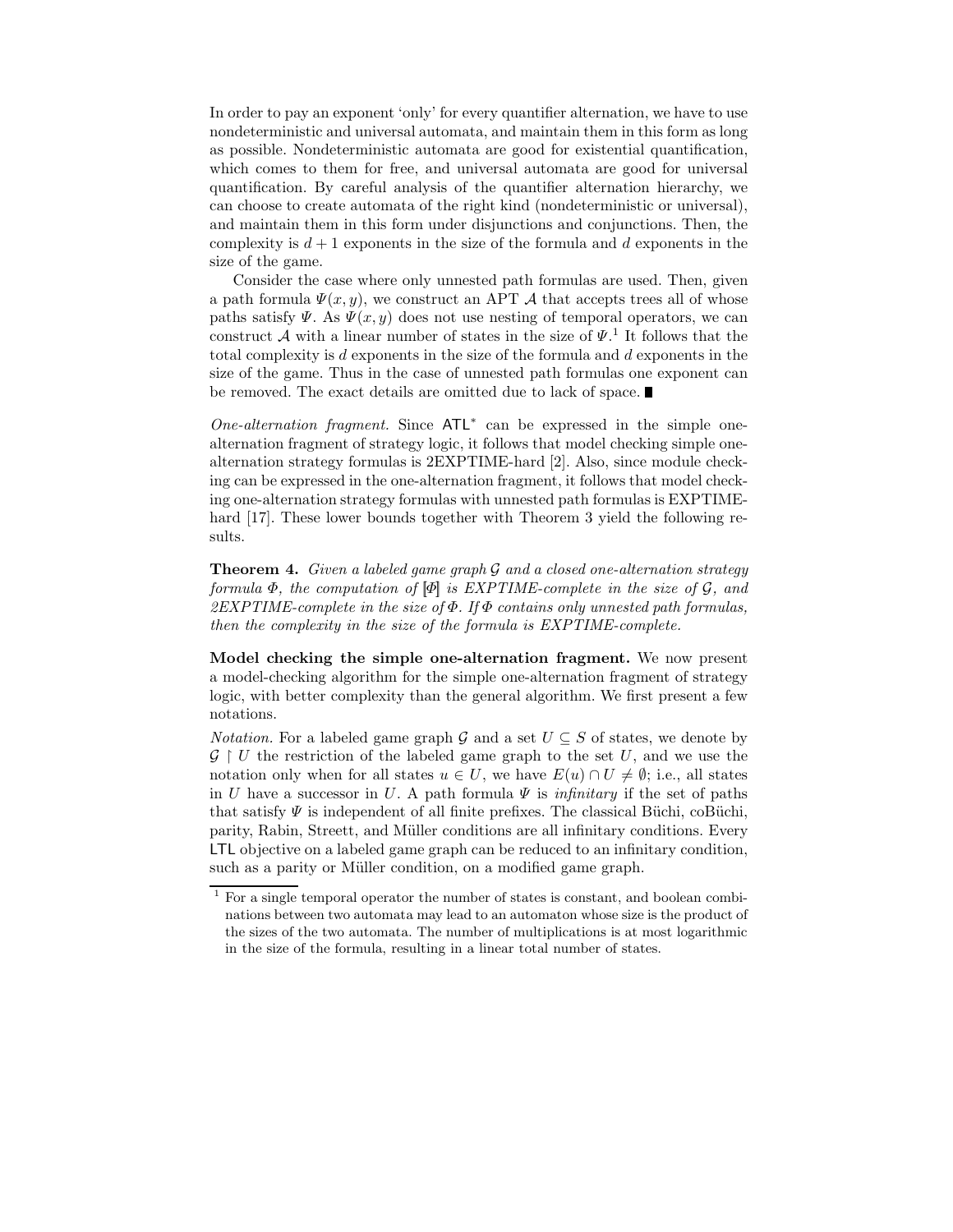**Lemma 1.** Let G be a labeled game graph, and let  $\Phi = (\exists \Psi_1, \exists \Psi_2, \Psi_3)$  be a simple one-alternation strategy formula with path formulas  $\Psi_1$ ,  $\Psi_2$ , and  $\Psi_3$  such that  $\Psi_1$  and  $\Psi_2$  are infinitary. Let  $W_1 = \langle \langle 1 \rangle \rangle \langle \Psi_1 \rangle$  and  $W_2 = \langle \langle 2 \rangle \rangle \langle \Psi_2 \rangle$ . Then  $[\Phi] = \langle 1, 2 \rangle \langle \Psi_1 \wedge \Psi_2 \wedge \Psi_3 \rangle$  in the restricted graph  $\mathcal{G} \upharpoonright (W_1 \cap W_2)$ .

**Lemma 2.** Let G be a labeled game graph, and let  $\Phi = (\exists \Psi_1, \exists \Psi_2, \Psi_3)$  be a simple one-alternation strategy formula with unnested path formulas  $\Psi_1, \Psi_2,$  and  $\Psi_3$ . Let  $W_1 = \langle \langle 1 \rangle \rangle \langle \Psi_1 \rangle$  and  $W_2 = \langle \langle 2 \rangle \rangle \langle \Psi_2 \rangle$ . Then  $[\Phi] = \langle \langle 1, 2 \rangle \rangle \langle \Psi_1 \wedge \Psi_2 \wedge \Psi_3 \rangle \cap$  $W_1 \cap W_2$ .

**Theorem 5.** Let G be a labeled game graph with n states, and let  $\Phi$  =  $(\exists \Psi_1, \exists \Psi_2, \Psi_3)$  be a simple one-alternation strategy formula.

- 1. We can compute the set  $[\Phi]$  of states in  $n^{2^{O(|\Phi|)} \cdot 2^{2^{O(|\Phi| \cdot \log |\Phi|)}}}$  time; hence for formulas  $\Phi$  of constant length the computation of  $[\Phi]$  is polynomial in the size of G. The computation of  $[\Phi]$  is 2EXPTIME-complete in the size of  $\Phi$ .
- 2. If  $\Psi_1$ ,  $\Psi_2$ , and  $\Psi_3$  are unnested path formulas, then there is a ATL<sup>\*</sup> formula  $\Phi'$  with unnested path formulas such that  $|\Phi'| = O(|\Psi_1| + |\Psi_2| + |\Psi_3|)$  and  $[\Phi] = [\Phi']$ . Therefore  $[\Phi]$  can be computed in polynomial time.

Theorem 5 follows from Lemmas 1 and 2 (see [6] for the proofs). We present some details only for part (1): given  $\Psi_1, \Psi_2$ , and  $\Psi_3$  as parity conditions, from Lemma 1, it follows that  $[(\exists \Psi_1, \exists \Psi_2, \Psi_3)]$  can be computed by first solving two parity games, and then model checking a graph with a conjunction of parity conditions (i.e., a Streett condition). Since an LTL formula  $\Psi$  can be converted to an equivalent deterministic parity automaton with  $2^{2^{O(|\Psi| \cdot \log |\Psi|)}}$ states and  $2^{O(|\Psi|)}$  parities (by converting  $\Psi$  to a nondeterministic Büchi automaton, and then determinizing), applying an algorithm for solving parity games [14] and a polynomial-time algorithm for model checking Streett conditions, we obtain the desired upper bound. Observe that the model-checking complexity of the simple one-alternation fragment of strategy logic with unnested path formulas, as well as the program complexity of the simple one-alternation fragment (i.e., the complexity in terms of the game graph, for formulas of bounded size), are exponentially better than the corresponding complexities of the full one-alternation fragment.

Acknowledgments. This research was supported in part by the Swiss National Science Foundation and by the NSF grants CCR-0225610 and CCR-0234690.

#### References

- 1. M. Abadi, L. Lamport, and P. Wolper. Realizable and unrealizable concurrent program specifications. In 16th ICALP, LNCS 372, pages 1–17. Springer, 1989.
- 2. R. Alur, T.A. Henzinger, and O. Kupferman. Alternating-time temporal logic. Journal of the ACM, 49:672–713, 2002.
- 3. A. Blass, Y. Gurevich, L. Nachmanson, and M. Veanes. Play to test. In 5th FATES, LNCS 3997, pages 32–46. Springer, 2005.